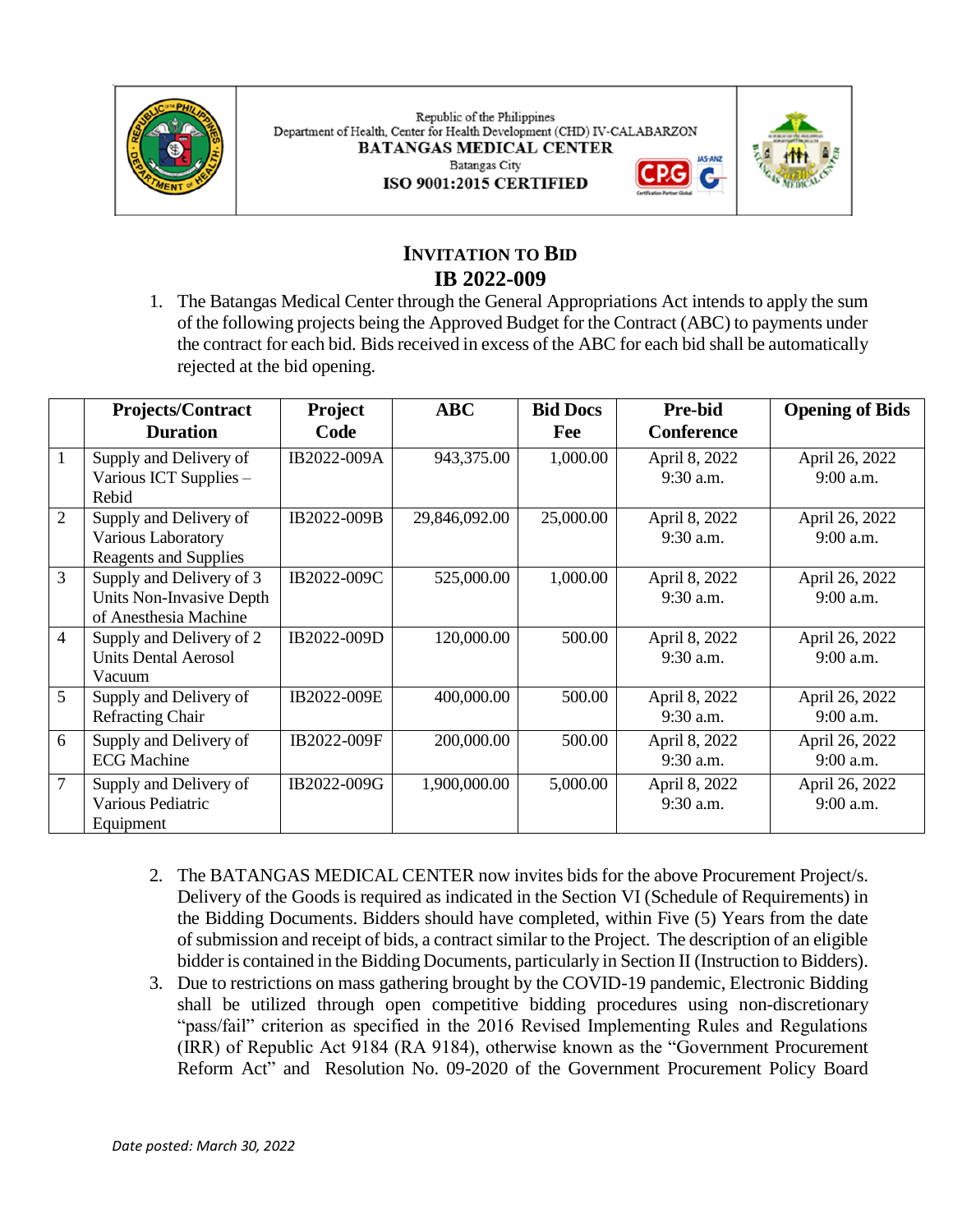entitled" "Approving Measures for the Efficient Conduct of Procurement Activities During a State of Calamity, or Implementation of Community Quarantine or Similar Restrictions",

Bidding is restricted to Filipino citizen/s sole proprietorships, partnerships, or organizations with at least sixty percent (60%) interest or outstanding capital stock belonging to citizens of the Philippines, and to citizens or organizations of a country the laws or regulations of which grant similar rights or privileges to Filipino citizens, pursuant to RA No. 5183.

- 4. Prospective Bidders may obtain further information from Batangas Medical Center and inspect the Bidding Documents at the address given below from 8:00 a.m. to 5:00 p.m. Mondays to Fridays.
- 5. A complete set of Bidding Documents may be acquired by interested bidders through electronic process on March 31, 2022 to April 26, 2022.

Only bidders who paid the applicable fee for the Bid Document and who submitted proof of payment shall be allowed to participate in the e-bidding and submit the bidpursuant to the latest Guidelines issued by the GPPB and upon specific instruction of the Procuring Entity, in the amount stated at the table above.

It may also be downloaded free of charge from the website of the Procuring Entity provided that bidders shall pay the applicable fee for the Bidding Documents not later than the submission of their bids.

6. The Batangas Medical Center will hold a Pre-Bid Conference on April 8, 2022 9:30 a.m. via zoom portal.

Meeting ID: 828 4241 6951

Passcode: BATMCBAC

- 7. Bids must be duly received by the BAC Secretariat at the electronic portal to be given before the scheduled bid opening stated above.
- 8. All bids must be accompanied by a Bid Securing Declaration or any form of bid security in any of the acceptable forms and in the amount stipulated in ITB Clause 14.
- 9. Bid Opening shall be on April 26, 2022 9:00 a.m. via ZOOM portal. Bids will be opened in the presence of the bidders' representatives who will be given the link to the portal once proof of payment have been submitted. Late Bids shall not be accepted.
- 10. The Batangas Medical Center reserves the right to reject any and all bids, declare a failure of bidding, or not award the contract at any time prior to contract award in accordance with Section 35.6 and 41 of the 2016 revised IRR of RA 9184, without thereby incurring any liability to the affected bidder or bidders.
- 11. For further information, please refer to:

*HBAC Secretariat Batangas Medical Center Kumintang Ibaba, Batangas City Tel. Nos. (043) 723-6176 / (043) 740-8303 to 8307 local 1129 [bac@batmc.doh.gov.ph](mailto:bac@batmc.doh.gov.ph)*

> (SGD.)MERLITA G. PUBLICO, MD, MHA, FPAFP HBAC Chairman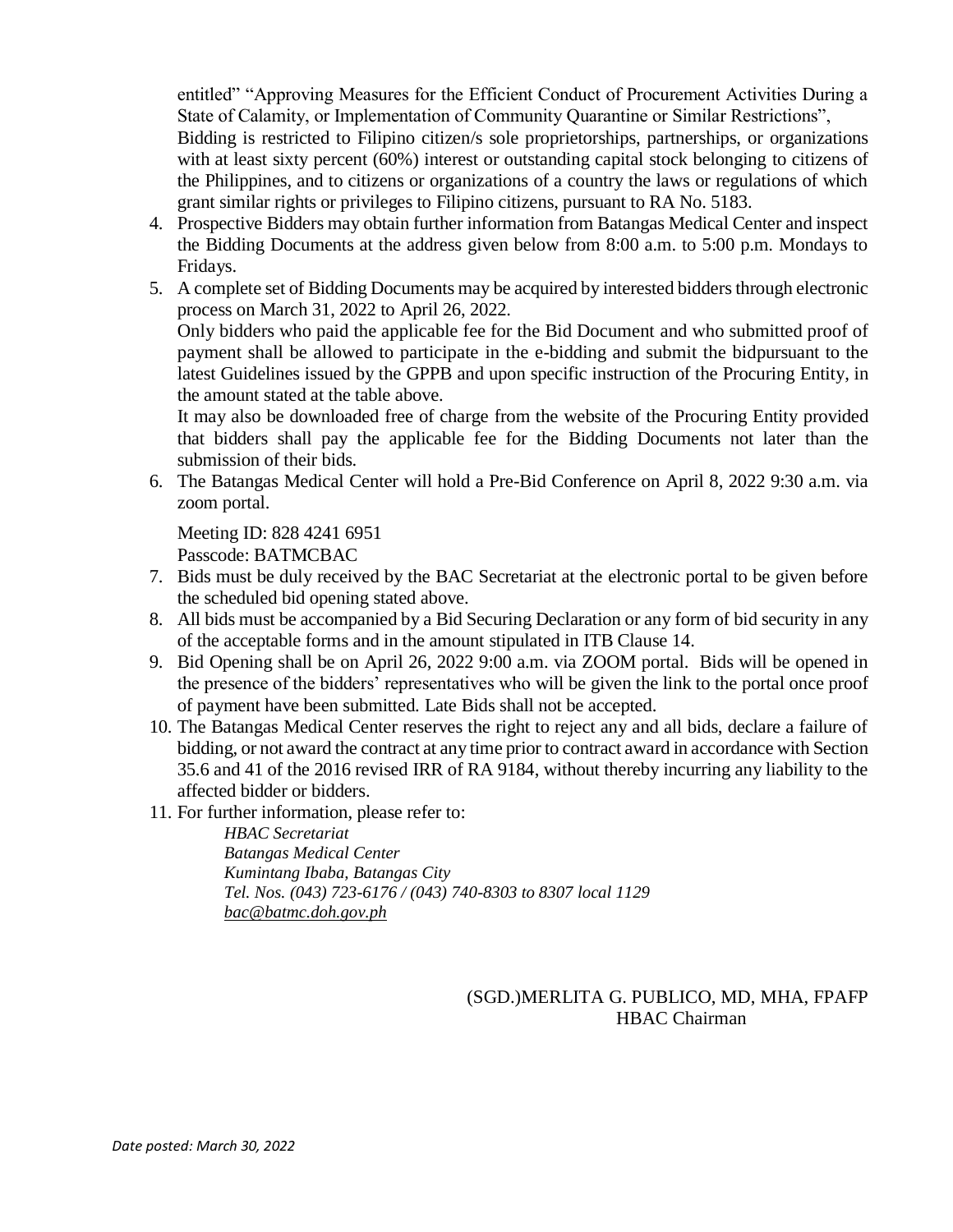### **REMINDERS FOR ONLINE BIDDERS**

#### **PREBID CONFERENCE**

1. The Batangas Medical Center will hold a Pre-Bid Conference on April 8, 2022 9:30 a.m. via zoom portal.

Meeting ID: 828 4241 6951 Passcode: BATMCBAC

- 2. Interested parties may pre-register before the said date through this link <https://forms.gle/X8r7y8BNR2RRJkW78> and meeting invitation shall be sent to your registered email address otherwise wait for the meeting invitation to be posted in BatMC's official website and social media pages or contact our BAC Secretariat for details.
- 3. Please click the link to the attendance registry at the Zoom waiting room on the day of the actual conference to document your presence in the said event. Certificate of Attendance shall be on a per request basis however, we cannot provide such certificate if you did not log in the registry.
- 4. Please be advised that the pre-bid conference shall be audio and video recorded, and stored as part of the documentation process of the Batangas Medical Center. Hence, your attendance to the event shall indicate your explicit consent on the recording of your image and voice, collection and processing of your personal data as disclosed and captured during the event. Rest assured that processing of data is done solely for legal purposes and in compliance with the Government Procurement Reform Act.

## **SUBMISSION OF BID DOCUMENTS**

The Batangas Medical Center will only accept bid documents submitted electronically to the designated Google Form link to be given upon showing of proof of payment before the opening date of the bids. Bidders are required to show proof of payment submitted to **[bac@batmc.doh.gov.ph](mailto:bac@batmc.doh.gov.ph)**before it will be given the link for submission of bid documents.

Payment can be made by paying directly to the cashier of the Procuring Entity or through bank transfer at: **Bank Name: Land Bank of the Philippines, Account Name: Batangas Medical Center, Account Number: 0302 1161 99**. Either way, proof of receipt must be emailed to the aforementioned address to be given the link for submission of bids.

- 1. Bidders must submit 3 files
	- a. Copy of Official Receipt
	- b. Eligibility/Technical File
	- c. Financial File
- 2. Documents must be continuous scan or multiple pages in one PDF file. Include table of contents in the front page to facilitate for quick search of the document.